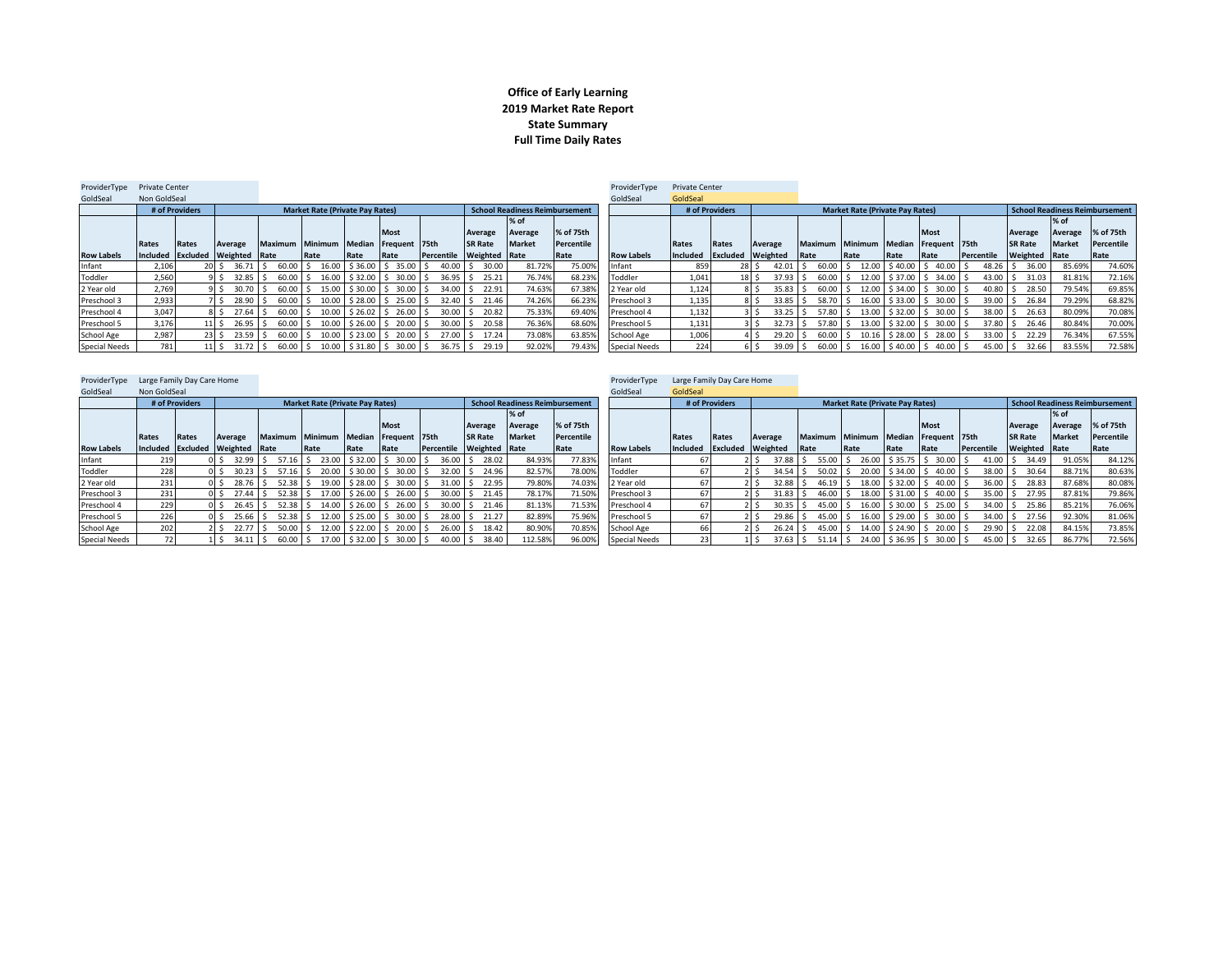## **Office of Early Learning 2019 Market Rate Report State Summary Full Time Daily Rates**

| ProviderType         | Family Child Care Home |                |                                 |                |                                        |             |                             |                   |                |                                       |            | ProviderTvpe         | Family Child Care Home |                |                                     |                                      |                                        |               |                          |             |                                |               |            |
|----------------------|------------------------|----------------|---------------------------------|----------------|----------------------------------------|-------------|-----------------------------|-------------------|----------------|---------------------------------------|------------|----------------------|------------------------|----------------|-------------------------------------|--------------------------------------|----------------------------------------|---------------|--------------------------|-------------|--------------------------------|---------------|------------|
| GoldSeal             | Non GoldSeal           |                |                                 |                |                                        |             |                             |                   |                |                                       |            | GoldSeal             | GoldSeal               |                |                                     |                                      |                                        |               |                          |             |                                |               |            |
|                      |                        | # of Providers |                                 |                | <b>Market Rate (Private Pay Rates)</b> |             |                             |                   |                | <b>School Readiness Reimbursement</b> |            |                      |                        | # of Providers |                                     |                                      | <b>Market Rate (Private Pay Rates)</b> |               |                          |             | School Readiness Reimbursement |               |            |
|                      |                        |                |                                 |                |                                        |             |                             |                   |                | $%$ of                                |            |                      |                        |                |                                     |                                      |                                        |               |                          |             |                                | % of          |            |
|                      |                        |                |                                 |                |                                        |             | <b>Most</b>                 |                   | Average        | Average                               | % of 75th  |                      |                        |                |                                     |                                      |                                        |               | <b>Most</b>              |             | Average                        | Average       | % of 75th  |
|                      | Rates                  | Rates          | Average                         | <b>Maximum</b> | <b>Minimum</b>                         | Median      | Frequent 75th               |                   | <b>SR Rate</b> | <b>Market</b>                         | Percentile |                      | Rates                  | Rates          | Average                             | Maximum Minimum Median Frequent 75th |                                        |               |                          |             | <b>SR Rate</b>                 | <b>Market</b> | Percentile |
| <b>Row Labels</b>    |                        |                | Included Excluded Weighted Rate |                | Rate                                   | Rate        | Rate                        | Percentile        | Weighted Rate  |                                       | Rate       | <b>Row Labels</b>    | Included Excluded      |                | Weighted                            | Rate                                 | Rate                                   | Rate          | <b>IRate</b>             | Percentile  | Weighted Rate                  |               | Rate       |
| Infant               | 1.035                  |                | 31.47S                          | $60.00$ S      |                                        |             | 18.00 \$30.00 \$30.00       | $35.00$ S<br>-S   | 27.51          | 87.42%                                | 78.60%     | Infant               |                        |                | $38.44$ \ \$                        | $55.00$ S                            |                                        | 25.60 \$37.00 | $545.00$ $5$             | 44.00 \$    | 33.90                          | 88.19%        | 77.05%     |
| Toddler              | 1,060                  |                | 29.07S                          | $60.00$ \$     |                                        |             | 16.00 \$28.00 \$30.00       | $32.00$ \$<br>l S | 24.68          | 84.90%                                | 77.13%     | Toddler              | 68                     |                | $36.37$ \$                          | 55.00 \$                             |                                        | 22.00 \$35.00 | $$45.00$ \$              | $40.00$ \$  | 32.00                          | 87.98%        | 80.00%     |
| 2 Year old           | 1,065                  |                | $27.74$ S                       | $60.00$ S      |                                        |             | 13.86 \$26.52 \$30.00       | $30.00$ S         | 22.56          | 81.33%                                | 75.20%     | 2 Year old           | 68                     |                | $34.74$ S                           |                                      | 55.00 \$ 20.00 \$32.00                 |               | $5$ 45.00 $\overline{S}$ | $39.00$ \$  | 30.66                          | 88.26%        | 78.62%     |
| Preschool 3          | 1,068                  |                | $26.48$ \$                      | $60.00$ S      |                                        |             | 12.00 \$26.00 \$30.00       | $30.00$ \$<br>l S | 21.27          | 80.32%                                | 70.90%     | Preschool 3          |                        |                | $33.67$ S                           | 55.00 \$                             |                                        | 18.00 \$31.30 | $$40.00$ \$              | $38.00$ \$  | 29.15                          | 86.58%        | 76.71%     |
| Preschool 4          | 1.041                  |                | $25.51$ S                       | $60.00$ S      |                                        |             | 10.00 \$25.00 \$25.00       | $28.00$ S<br>l S  | 20.86          | 81.77%                                | 74.50%     | Preschool 4          | 66                     |                | $31.95$ $\overline{\phantom{1}}$ \$ |                                      | 55.00 \$ 17.00 \$ 30.00                |               | $30.00$ \$               | $36.00$ S   | 26.70                          | 83.57%        | 74.17%     |
| Preschool 5          | 1,004                  |                | $24.63$ \$                      | $60.00$ S      |                                        |             | 10.00   \$ 24.00   \$ 20.00 | $27.71$ S<br>-S   | 20.71          | 84.08%                                | 74.74%     | Preschool 5          | 63                     |                | $30.67$ S                           |                                      | 55.00 \$ 17.00 \$ 28.00                |               | $5, 30.00$ $5$           | 34.00 \$    | 24.93                          | 81.28%        | 73.32%     |
| School Age           | 922                    |                | 21.77                           | $60.00$ \$     | 10.00                                  | $$20.00$ \$ | 20.00                       | $25.00$ \$        | 17.05          | 78.32%                                | 68.20%     | School Age           |                        |                | 27.85                               | $55.00$ \$                           | 12.40                                  | \$25.00       | $25.00$ \$               | $31.36$ \$  | 20.84                          | 74.83%        | 66.45%     |
| <b>Special Needs</b> | 242                    |                | $30.49$ \$                      |                | 60.00 \$ 14.00 \$ 30.00 \$ 30.00       |             |                             | $35.00$ S<br>l S  | 28.61          | 93.83%                                | 81.74%     | <b>Special Needs</b> |                        |                | $42.50$ \$                          | $60.00$ \$                           |                                        |               | 20.00 \$41.57 \$45.00 \$ | $45.00$ $*$ |                                |               |            |

| ProviderType         | <b>Public School</b> |                |                                 |                |                                        |         |                          |            |                      |                                       |             | ProviderTvpe      | <b>Public School</b> |                          |                  |                |                                        |                     |                       |            |                |                               |  |
|----------------------|----------------------|----------------|---------------------------------|----------------|----------------------------------------|---------|--------------------------|------------|----------------------|---------------------------------------|-------------|-------------------|----------------------|--------------------------|------------------|----------------|----------------------------------------|---------------------|-----------------------|------------|----------------|-------------------------------|--|
| GoldSeal             | Non GoldSeal         |                |                                 |                |                                        |         |                          |            |                      |                                       |             | GoldSeal          | GoldSeal             |                          |                  |                |                                        |                     |                       |            |                |                               |  |
|                      |                      | # of Providers |                                 |                | <b>Market Rate (Private Pay Rates)</b> |         |                          |            |                      | <b>School Readiness Reimbursement</b> |             |                   |                      | # of Providers           |                  |                | <b>Market Rate (Private Pay Rates)</b> |                     |                       |            |                | <b>School Readiness Reimb</b> |  |
|                      |                      |                |                                 |                |                                        |         |                          |            |                      | % of                                  |             |                   |                      |                          |                  |                |                                        |                     |                       |            |                | % of                          |  |
|                      |                      |                |                                 |                |                                        |         | <b>Most</b>              |            | Average              | Average                               | % of 75th   |                   |                      |                          |                  |                |                                        |                     | <b>Most</b>           |            | Average        | Average                       |  |
|                      | Rates                | Rates          | Average                         | <b>Maximum</b> | Minimum                                |         | Median Frequent 75th     |            | <b>SR Rate</b>       | <b>Market</b>                         | Percentile  |                   | <b>Rates</b>         | Rates                    | Average          | <b>Maximum</b> | Minimum                                | Median              | Frequent 75th         |            | <b>SR Rate</b> | <b>Market</b>                 |  |
| <b>Row Labels</b>    |                      |                | Included Excluded Weighted Rate |                | Rate                                   | Rate    | Rate                     | Percentile | <b>Weighted Rate</b> |                                       | <b>Rate</b> | <b>Row Labels</b> | Included             | <b>Excluded Weighted</b> |                  | Rate           | <b>Rate</b>                            | Rate                | Rate                  | Percentile | Weighted Rate  |                               |  |
| Infant               |                      |                | $25.47$ S                       | $27.00$ S      | 25.00                                  |         | $$25.00$ $$27.00$ $$$    | 25.00 S    | 26.04                | 102.24%                               | 104.16%     | Infant            |                      |                          |                  |                |                                        |                     |                       |            |                |                               |  |
| Toddler              |                      |                | 20.47                           | 22.00          | 20.00                                  | \$20.00 | $5$ 22.00 $\overline{5}$ | 20.00      | 21.07                | 102.93%                               | 105.35%     | Toddler           |                      |                          |                  |                |                                        |                     |                       |            |                |                               |  |
| 2 Year old           |                      |                | 19.77                           | 20.00          | 19.00                                  | \$20.00 | $5 19.00$ $5$            | $20.00$ S  | 19.79                | 100.10%                               | 98.95%      | 2 Year old        |                      |                          |                  |                |                                        |                     |                       |            |                |                               |  |
| Preschool 3          | 92                   |                | $14.34$ \$                      | $38.00$ S      | 12.40                                  | \$12.40 | $$12.40$ $$$             | 12.40 S    | 17.12                | 119.39%                               | 138.06%     | Preschool 3       |                      |                          | $43.55$ S<br>0 S | $45.00$ S      | 27.04                                  |                     | $$45.00$ $$45.00$     | 45.00      | 26.03          | 59.77%                        |  |
| Preschool 4          | 172                  |                | $15.05$ \$                      | 38.00          | 11.00                                  | \$12.40 | $5$ 12.40 \$             | $18.00$ \$ | 16.36                | 108.70%                               | 90.89%      | Preschool 4       | 38                   |                          | $39.69$ \$       | $45.00$ \$     |                                        | $16.20$ \$ 38.50 \$ | 38.50                 | 45.00      | 22.30          | 56.19%                        |  |
| Preschool 5          | 188                  |                | $15.34$ \$<br>3 S               | 40.00          | 10.00                                  | \$12.40 | $5$ 12.40 \$             | 20.00      | 20.98                | 136.77%                               | 104.90%     | Preschool 5       | 42.                  |                          | $39.31$ \$       | $45.00$ \$     |                                        |                     | 17.00 \$38.50 \$38.50 | 45.00      | 22.30          | 56.73%                        |  |
| School Age           | 458                  |                | $17.56$ \$                      | 40.00          | 10.00                                  | \$20.00 | $$20.00$ \$              | 20.00      | 16.29                | 92.77%                                | 81.45%      | School Age        |                      |                          | $38.50$ \$       |                | 38.50 \$ 38.50 \$ 38.50 \$ 38.50       |                     |                       | 38.50      | 22.49          | 58.42%                        |  |
| <b>Special Needs</b> | 19                   |                | $23.99$ \$                      | $25.00$ \$     | 16.00                                  |         | $$25.00$ $$25.00$ $$$    | $25.00$ S  | 19.40                | 80.87%                                | 77.60%      |                   |                      |                          |                  |                |                                        |                     |                       |            |                |                               |  |

| $1.0$ viusting ps | <b>UNIL JUNUE</b> |              |                                 |                 |                                        |      |                                  |            |                      |                                |            | <b>I</b> TOVIGCI I YPC | <b>I</b> GUILL JUILLUI |                |                            |                 |                                        |                  |                         |            |                |               |                                |
|-------------------|-------------------|--------------|---------------------------------|-----------------|----------------------------------------|------|----------------------------------|------------|----------------------|--------------------------------|------------|------------------------|------------------------|----------------|----------------------------|-----------------|----------------------------------------|------------------|-------------------------|------------|----------------|---------------|--------------------------------|
| GoldSeal          | Non GoldSeal      |              |                                 |                 |                                        |      |                                  |            |                      |                                |            | GoldSeal               | GoldSeal               |                |                            |                 |                                        |                  |                         |            |                |               |                                |
|                   | # of Providers    |              |                                 |                 | <b>Market Rate (Private Pay Rates)</b> |      |                                  |            |                      | School Readiness Reimbursement |            |                        |                        | # of Providers |                            |                 | <b>Market Rate (Private Pay Rates)</b> |                  |                         |            |                |               | School Readiness Reimbursement |
|                   |                   |              |                                 |                 |                                        |      |                                  |            |                      | % of                           |            |                        |                        |                |                            |                 |                                        |                  |                         |            |                | $%$ of        |                                |
|                   |                   |              |                                 |                 |                                        |      | <b>Most</b>                      |            | Average              | Average                        | % of 75th  |                        |                        |                |                            |                 |                                        |                  | <b>Most</b>             |            | Average        | Average       | % of 75th                      |
|                   | Rates             | <b>Rates</b> | Average                         | Maximum Minimum |                                        |      | Median Frequent 75th             |            | <b>SR Rate</b>       | <b>Market</b>                  | Percentile |                        | Rates                  | <b>Rates</b>   | Average                    | Maximum Minimum |                                        | Median           | Frequent 75th           |            | <b>SR Rate</b> | <b>Market</b> | Percentile                     |
| <b>Row Labels</b> |                   |              | Included Excluded Weighted Rate |                 | Rate                                   | Rate | Rate                             | Percentile | <b>Weighted</b> Rate |                                | Rate       | <b>Row Labels</b>      |                        |                | Included Excluded Weighted | Rate            | Rate                                   | Rate             | Rate                    | Percentile | Weighted Rate  |               | Rate                           |
| Infant            |                   |              | 25.47S                          |                 | 27.00 S 25.00 S 25.00 S 27.00 S        |      |                                  |            | 25.00 \$ 26.04       | 102.24%                        | 104.16%    | Infant                 |                        |                |                            |                 |                                        |                  |                         |            |                |               |                                |
| Toddler           |                   |              | 20.47 S                         |                 | 22.00 \$ 20.00 \$ 20.00 \$ 22.00 \$    |      |                                  |            | 20.00 \$ 21.07       | 102.93%                        | 105.359    | Toddler                |                        |                |                            |                 |                                        |                  |                         |            |                |               |                                |
| 2 Year old        |                   |              | 19.77                           | $20.00$ S       |                                        |      | 19.00   \$ 20.00   \$ 19.00   \$ |            | 20.00 \$ 19.79       | 100.10%                        | 98.95%     | 2 Year old             |                        |                |                            |                 |                                        |                  |                         |            |                |               |                                |
| Preschool 3       |                   |              | $14.34$ S                       | 38.00 \$        |                                        |      | 12.40 \$12.40 \$12.40 \$         |            | 12.40 \$ 17.12       | 119.39%                        | 138.06%    | Preschool 3            |                        |                | $43.55$ S                  | $45.00$ S       |                                        |                  | 27.04 S 45.00 S 45.00 S | $45.00$ S  | 26.03          | 59.77%        | 57.84%                         |
| Preschool 4       | 172               |              | 15.05                           | 38.00 \$        | 11.00                                  |      | $$12.40 \quad $12.40 \quad $$    |            | 18.00 \$ 16.36       | 108.70%                        | 90.89%     | Preschool 4            |                        |                | $39.69$ \$                 | $45.00$ S       |                                        | 16.20 \$38.50 \$ | 38.50                   | $45.00$ S  | 22.30          | 56.19%        | 49.56%                         |
| Preschool 5       | 188               |              | $15.34$ S                       | $40.00$ \$      |                                        |      | $10.00$ \$12.40 \$12.40 \$       | $20.00$ \$ | 20.98                | 136.77%                        | 104.90%    | Preschool 5            |                        |                | $39.31$ S                  |                 | 45.00 \$ 17.00 \$ 38.50 \$ 38.50       |                  |                         | $45.00$ S  | 22.30          | 56.73%        | 49.56%                         |
| School Age        | 458               |              | $17.56$ S                       | $40.00$ \$      |                                        |      | 10.00 \$20.00 \$20.00 \$         |            | 20.00 \$ 16.29       | 92.77%                         | 81.45%     | School Age             |                        |                | $38.50$ \$                 |                 | 38.50 \$ 38.50 \$ 38.50 \$ 38.50       |                  |                         | $38.50$ S  | 22.49          | 58.42%        | 58.42%                         |
| .                 |                   |              | .                               |                 |                                        |      |                                  |            | .                    | .                              | ------     |                        |                        |                |                            |                 |                                        |                  |                         |            |                |               |                                |